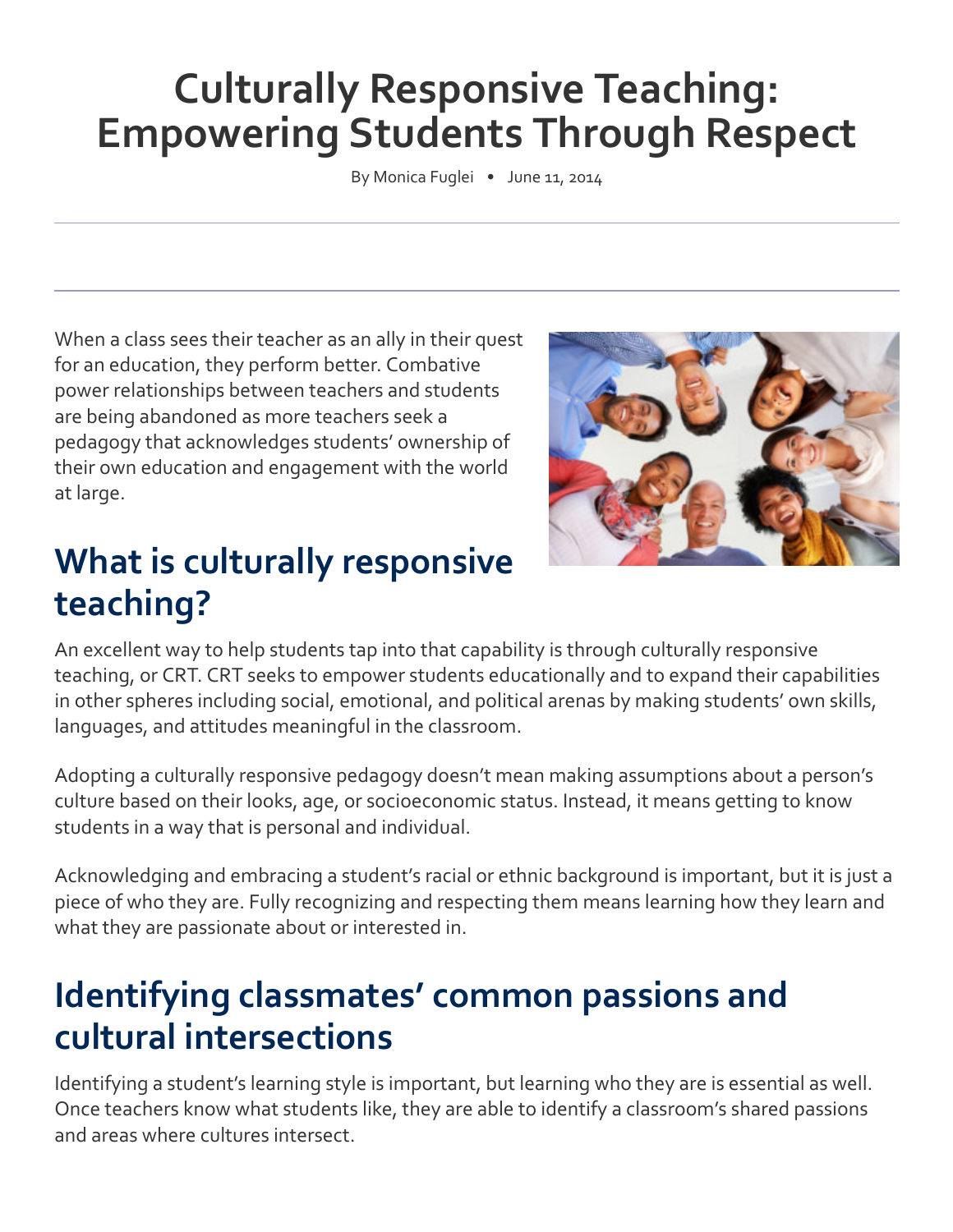While establishing a culturally responsive classroom, teachers should avoid awkwardly embracing things they think students will like — no student wants a teacher who seems like a fake. Curiosity about the student experience and insight, on the other hand, can truly open a path of understanding between students and teachers.

# **High expectations and discussions on codeswitching**

Finding a literal and metaphorical language for reaching students does not mean lowering standards. A culturally responsive teacher must maintain and communicate high expectations for students' behavior and performance.

Using students' cultural lingo in class discussions might mean some meta-discussions on codeswitching and the importance of academic language in an academic setting. Students whose own cultures have been recognized and respected will be more likely to adopt, even temporarily, the code-switching necessary in the classroom. Students who engage in this practice will have learned far more than the content of the original discussion; their learning will translate to out-ofclass applications.

# **Students who feel valued take ownership of their learning**

Perhaps the most important quality of CRT is that teachers must shift toward a liberatory pedagogy that emphasizes student engagement and experience over a teacher's ability to lecture on content. Embracing a classroom style that puts a teacher in the position of facilitator instead of specialist can be very difficult, but the action has significant payoff.

Students whose lives and cultures are not treated as important are less likely to invest in the overall learning process, whereas those who are empowered and feel valued will be ready to learn, even if that connection is made through something as simple as teaching the lesson through pop culture, movies, or the music that the class will enjoy.

In addition, students who embrace their role as powerful actors inside the classroom may go on to act as change agents outside of the classroom. In this way, a culturally responsive curriculum makes room for service learning opportunities that connect classrooms to many cultures inside and away from school.

### **Teachers must examine their own belief systems as well**